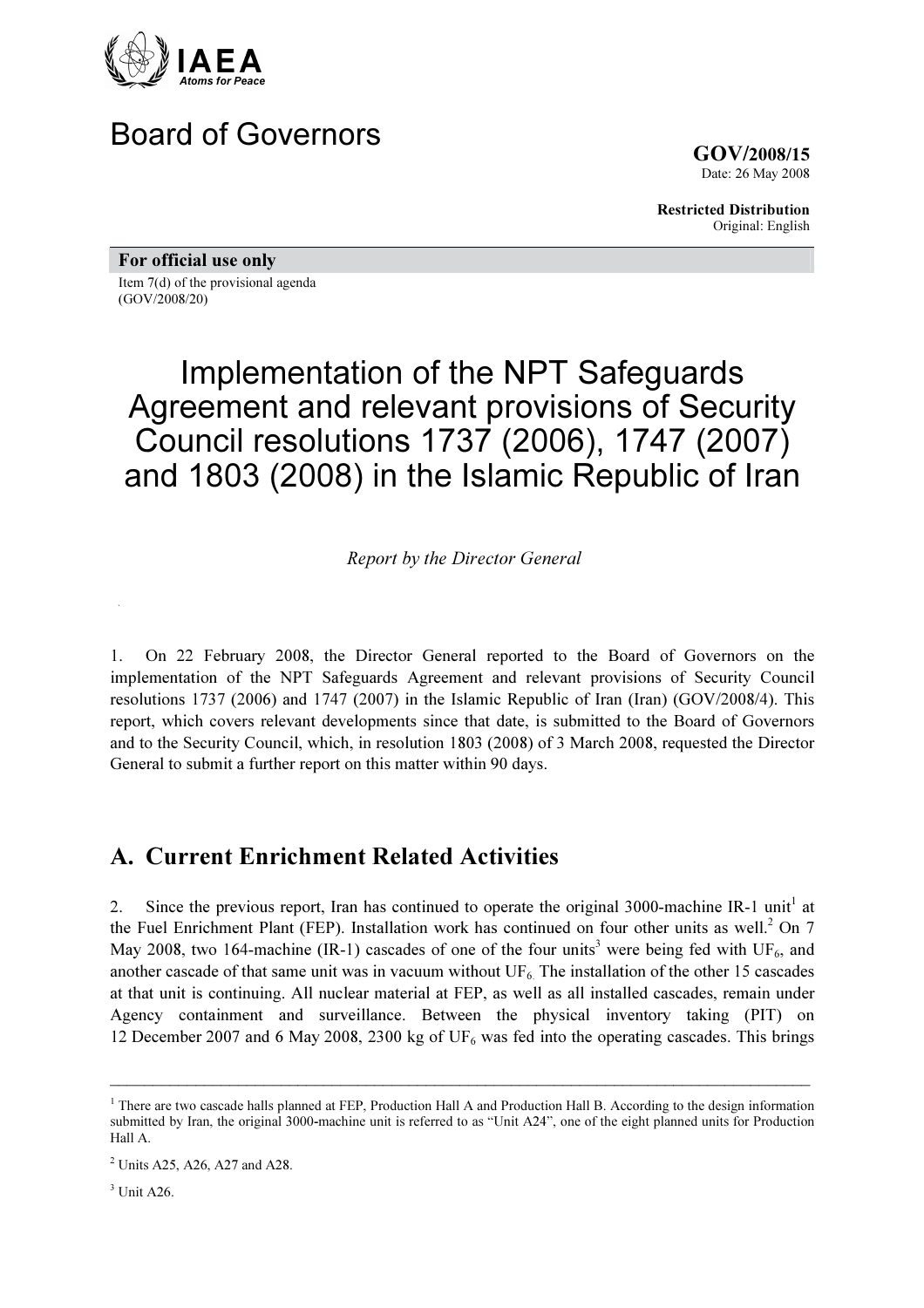the total amount of  $UF<sub>6</sub>$  fed into the cascades since the beginning of operations in February 2007 to 3970 kg.

3. On 10 April 2008, Iran informed the Agency about the planned installation of a new generation sub-critical centrifuge (IR-3) at the Pilot Fuel Enrichment Plant (PFEP). On 19 April 2008, the Agency confirmed that two IR-3 centrifuges had been installed at PFEP. In February 2008, Agency inspectors noted that Iran had also brought 20 IR-1 centrifuges into PFEP, which were run in a 20-machine cascade for a short time, after which they were removed.

4. Between 28 January and 16 May 2008, Iran fed a total of approximately 19 kg of UF<sub>6</sub> into the 20machine IR-1 cascade, the single IR-2 centrifuges, the 10-machine IR-2 cascade and the single IR-3 centrifuges at PFEP. All nuclear material at PFEP, as well as the cascade area, remains under Agency containment and surveillance.

5. The results of the environmental samples taken at FEP and PFEP indicate that the plants have been operated as declared.<sup>4</sup> The samples showed low enriched uranium (with up to 4.0% U-235), natural uranium and depleted uranium (down to 0.4% U-235) particles. Iran declared enrichment levels in FEP of up to 4.7% U-235. Since March 2007, fourteen unannounced inspections have been conducted.

# B. Reprocessing Activities

6. The Agency has continued monitoring the use and construction of hot cells at the Tehran Research Reactor (TRR), the Molybdenum, Iodine and Xenon Radioisotope Production Facility (the MIX Facility) and the Iran Nuclear Research Reactor (IR-40) through inspections and design information verification (DIV). There have been no indications of ongoing reprocessing related activities at those facilities. While Iran has stated that there have been no reprocessing related research and development (R&D) activities in Iran, the Agency can confirm this only with respect to these three facilities as the measures of the Additional Protocol are not available.

# C. Heavy Water Reactor Related Projects

7. On 13 May 2008, the Agency carried out design information verification at the Iran Nuclear Research Reactor (IR-40) and noted that construction of the facility was ongoing. The Agency has continued to monitor the status of the Heavy Water Production Plant using satellite imagery.

8. On 10 May 2008, the Agency conducted a DIV at the Fuel Manufacturing Plant (FMP). Although the pellet production process for the heavy water reactor fuel is almost complete and some test pellets have been produced, the fuel rod production and fuel assembling processes are still missing some essential equipment.

\_\_\_\_\_\_\_\_\_\_\_\_\_\_\_\_\_\_\_\_\_\_\_\_\_\_\_\_\_\_\_\_\_\_\_\_\_\_\_\_\_\_\_\_\_\_\_\_\_\_\_\_\_\_\_\_\_\_\_\_\_\_\_\_\_\_\_\_\_\_\_\_\_\_\_\_\_\_\_\_\_\_

<sup>&</sup>lt;sup>4</sup> Results are available for samples taken up to 3 December 2007 for FEP and up to 15 March 2008 for PFEP.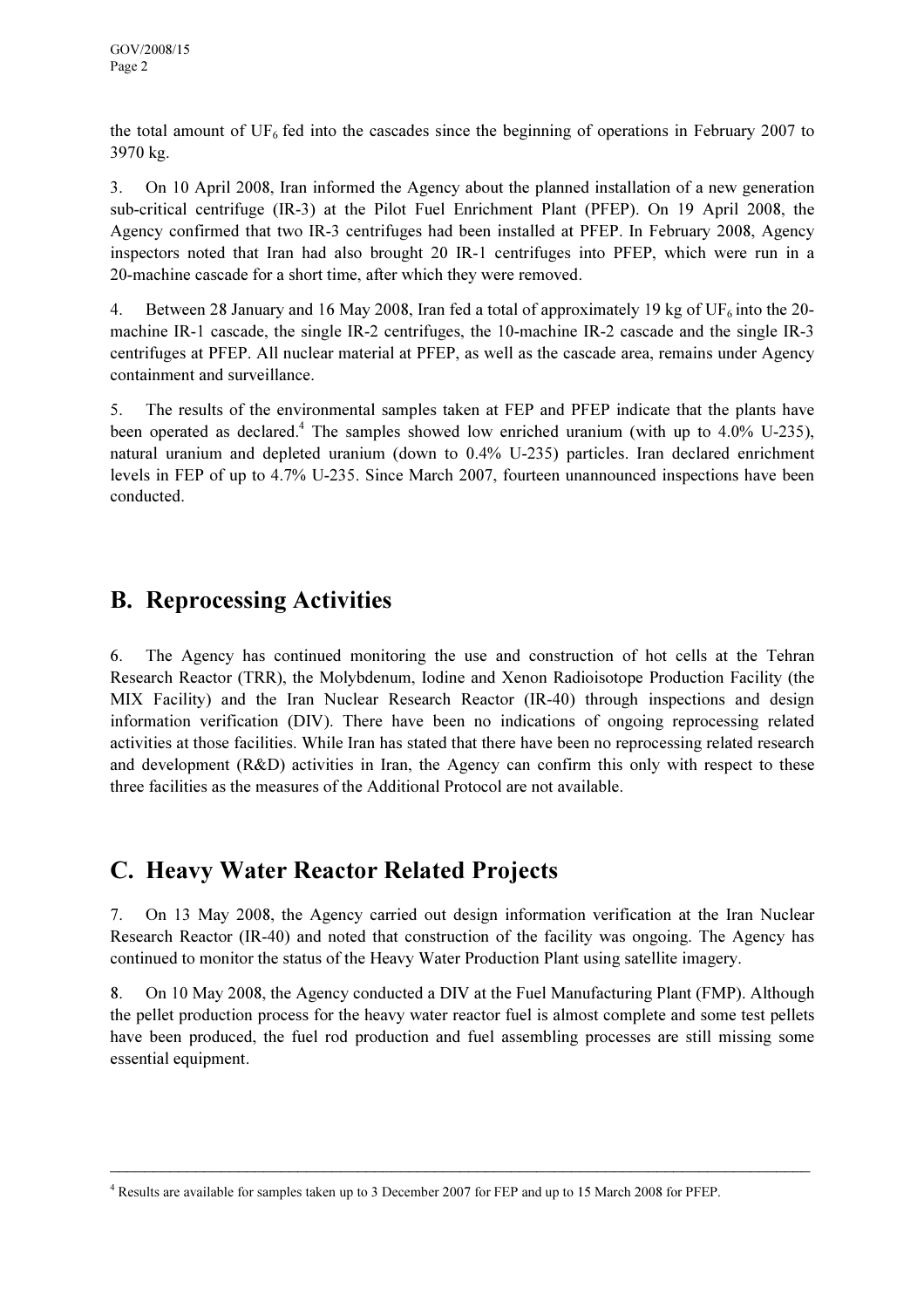# D. Other Implementation Issues

## D.1. Uranium Conversion

9. As of 12 May 2008, approximately 11 tonnes of uranium in the form of  $UF_6$  had been produced since 3 February 2008. This brings the total amount of uranium in the form of  $UF_6$  produced at the Uranium Conversion Facility (UCF) since March 2004 to 320 tonnes, all of which remains under Agency containment and surveillance. Iran has stated that it is not carrying out uranium conversion related R&D activities other than those at Esfahan.

### D.2. Design Information

10. On 30 March 2007, the Agency requested Iran to reconsider its decision to suspend the implementation of the modified text of its Subsidiary Arrangements General Part, Code 3.1 (GOV/2007/22, paras 12–14), but there has been no progress on this issue.

11. In March and April 2008, Iran provided revised design information for FEP and PFEP, indicating that centrifuges in the new 18-cascade unit (A26) would be installed in FEP and that new types of centrifuges, IR-2 and IR-3, would be installed at PFEP. These changes are significant and as such should have been communicated to the Agency, in accordance with Code 3.1 of the Subsidiary Arrangements General Part, sixty days before the modifications were scheduled to be completed. The Agency was, however, able to ensure that all necessary safeguards measures, including containment and surveillance, were in place before  $UF_6$  was fed into the newly installed centrifuges.

## D.3. Other Matters

12. Since February 2008, all fuel assemblies imported from the Russian Federation for use in the Bushehr Nuclear Power Plant have remained under Agency seal.

13. On 2 April 2008, the Agency requested Iran to provide, as a transparency measure, access to additional locations related, inter alia, to the manufacturing of centrifuges, R&D on uranium enrichment, and uranium mining and milling. To date, Iran has not agreed to the Agency's request.

## E. Possible Military Dimensions

14. In addition to the implementation of Iran's Additional Protocol, for the Agency to provide assurances regarding the absence of undeclared nuclear material and activities in Iran, Iran needs to, inter alia: resolve questions related to the alleged studies (GOV/2008/4, para. 35); provide more information on the circumstances of the acquisition of the uranium metal document (GOV/2008/4, para. 19); clarify procurement and R&D activities of military related institutes and companies that could be nuclear related (GOV/2008/4, paras 40–41); and clarify the production of nuclear equipment and components by companies belonging to defence industries (GOV/2004/11 para.37, GOV/2004/34 para.22).

15. During a meeting in Tehran on 21–22 April 2008, Iran agreed to address the alleged studies, the procurement and R&D activities of military related institutes and companies, and questions which had been raised in the Agency's letters of 8 February and 12 February 2008 (GOV/2008/4 para. 38) (See Annex, Section B.1). On 9 May 2008, the Agency submitted a request for additional clarifications relevant to the nature of Iran's nuclear programme (see Annex, Section B.2). Iran provided its response to these questions on 23 May 2008, which is being assessed by the Agency.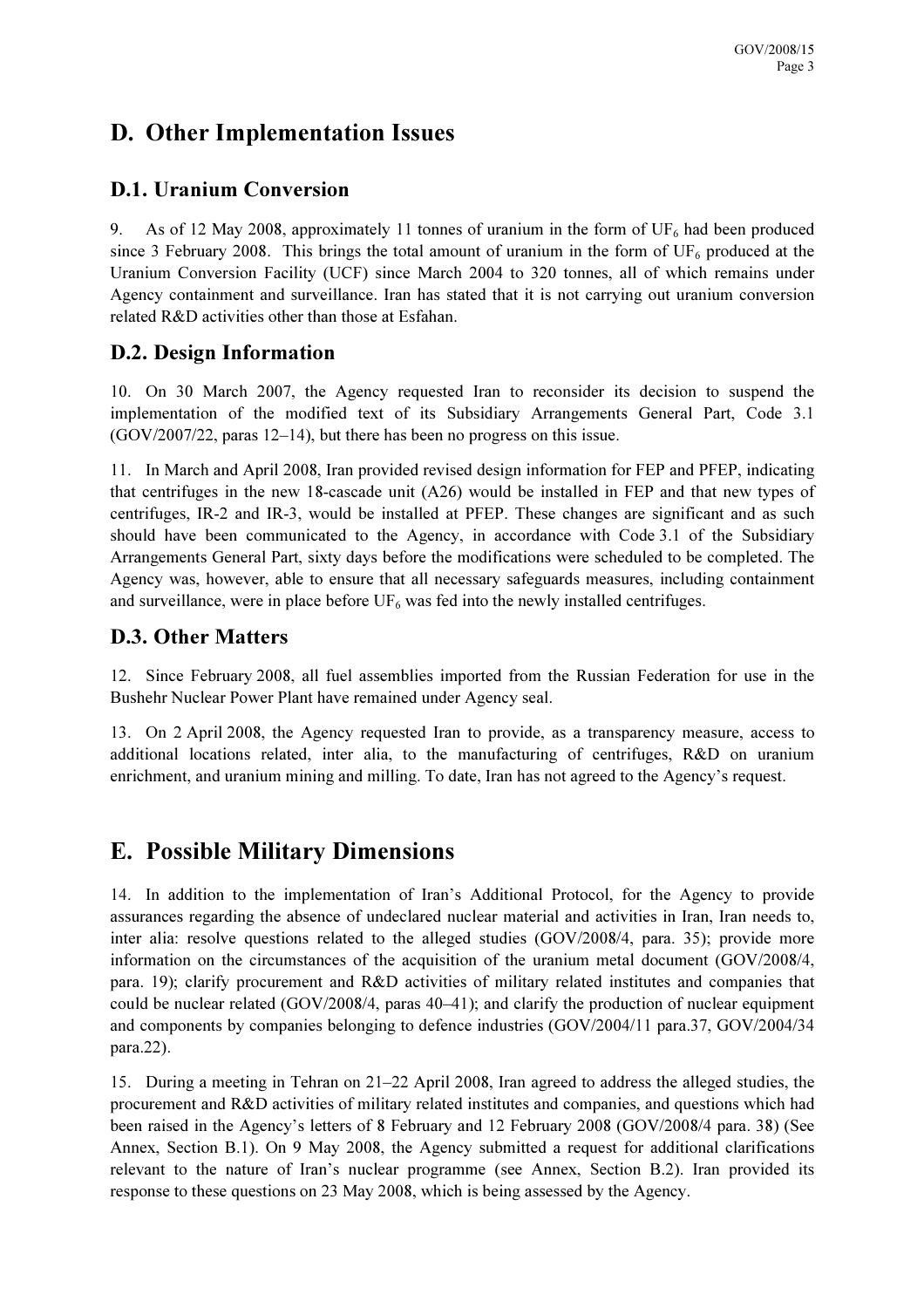16. At follow up meetings in Tehran on 28–30 April and 13–14 May 2008, the Agency presented, for review by Iran, information related to the alleged studies on the green salt project, high explosives testing and the missile re-entry vehicle project (See Annex, Section A). This included information which Iran had declined to review in February 2008 (GOV/2008/4, paras 35, 37-39 and 42). This information, which was provided to the Agency by several Member States, appears to have been derived from multiple sources over different periods of time, is detailed in content, and appears to be generally consistent. The Agency received much of this information only in electronic form and was not authorised to provide copies to Iran.

17. One aspect of the alleged studies refers to the conversion of uranium dioxide to UF4, also known as green salt. A second aspect concerns the development and testing of high voltage detonator firing equipment and exploding bridgewire (EBW) detonators including, inter alia, the simultaneous firing of multiple EBW detonators; an underground testing arrangement (GOV/2008/4, para. 39); and the testing of at least one full scale hemispherical, converging, explosively driven shock system that could be applicable to an implosion-type nuclear device. A third aspect of the studies concerns development work alleged to have been performed to redesign the inner cone of the Shahab-3 missile re-entry vehicle to accommodate a nuclear warhead.

18. On 14 May 2008, Iran provided in writing its overall assessment of the documents presented to it by the Agency. Iran stated that the documents "do not show any indication that the Islamic Republic of Iran has been working on [a] nuclear weapon." Iran also stated that the documents were not authentic, that they were "forged" or "fabricated". Iran did not dispute that some of the information contained in the documents was factually accurate, but said the events and activities concerned involved civil or conventional military applications. Iran said the documents contained numerous inconsistencies and many were based on publicly available information. Iran stated that "the Islamic Republic of Iran has not had and shall not have any nuclear weapon program."

19. Concerning the documents purporting to show that Iran had been working to develop an additional capability to convert uranium dioxide to  $UF_4$  (green salt), Iran said it would not have made sense to launch such a project as it had already acquired the necessary technology for UCF.

20. Concerning the alleged work to design and build an EBW detonator and a suitable detonator firing unit, Iran acknowledged that it had conducted simultaneous testing with two to three EBW detonators with a time precision of about one microsecond. Iran said, however, that this was intended for civil and conventional military applications. Iran further stated, inter alia, that there was no evidence in the documents presented to it to link them to Iran.

21. Concerning the documents purporting to show administrative interconnections between the alleged green salt project and a project to modify the Shahab-3 missile to carry a nuclear warhead, Iran stated that, since some of the documents were not shown to it by the Agency, it could not make an assessment of them. Although the Agency had been shown the documents that led it to these conclusions, it was not in possession of the documents and was therefore unfortunately unable to make them available to Iran.

22. Concerning six technical reports purportedly related to efforts to engineer a new payload chamber for the Shahab-3 missile re-entry vehicle, Iran stated that the files were in electronic form and could therefore have been easily manipulated. Iran also stated, inter alia, that the documents were not complete and that the report structures varied, which raised serious doubts about their authenticity.

23. The Agency is continuing to assess the information and explanations provided by Iran. However, at this stage, Iran has not provided the Agency with all the information, access to documents and access to individuals necessary to support Iran's statements. In light of the discussion on 14 May 2008, the Agency is of the view that Iran may have additional information, in particular on high explosives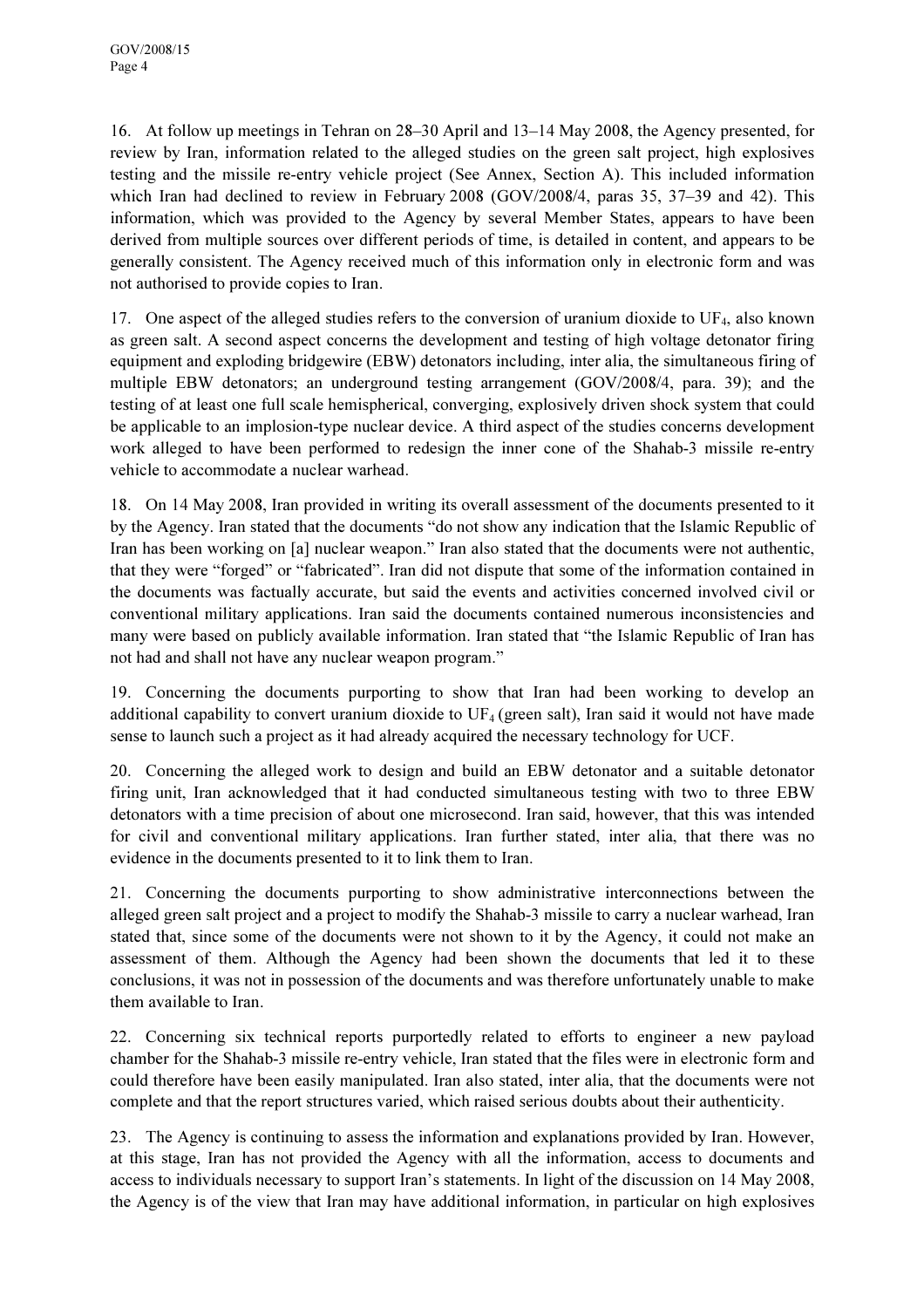testing and missile related activities, which could shed more light on the nature of these alleged studies and which Iran should share with the Agency.

24. It should be noted that the Agency currently has no information – apart from the uranium metal document – on the actual design or manufacture by Iran of nuclear material components of a nuclear weapon or of certain other key components, such as initiators, or on related nuclear physics studies. As regards the uranium metal document found in Iran, Pakistan has confirmed, in response to the Agency's request (GOV/2007/58 para.25), that an identical document exists in Pakistan.

25. Although the Agency did not detect any nuclear activities at Kolahdouz or Parchin (GOV/2003/75 para. 10, GOV/2005/67 para. 41, GOV/2005/87 para. 46, 2006/15 para. 32), the role of military related institutes, such as the Physics Research Center (PHRC), the Institute of Applied Physics (IAP) and the Education Research Institute (ERI) — and their staff — needs to be better understood, also in view of the fact that substantial parts of the centrifuge components were manufactured in the workshops of the Defence Industries Organization (GOV/2004/11 para. 37 and GOV/2004/34, para. 22). The Agency also needs to understand fully the reasons for the involvement of military related institutions in procurement for the nuclear programme.

## F. Summary

26. The Agency has been able to continue to verify the non-diversion of declared nuclear material in Iran. Iran has provided the Agency with access to declared nuclear material and has provided the required nuclear material accountancy reports in connection with declared nuclear material and activities. However, Iran has not implemented the modified text of its Subsidiary Arrangements General Part, Code 3.1 on the early provision of design information.

27. The alleged studies on the green salt project, high explosives testing and the missile re-entry vehicle project remain a matter of serious concern. Clarification of these is critical to an assessment of the nature of Iran's past and present nuclear programme. Iran has agreed to address the alleged studies. However, it maintains that all the allegations are baseless and that the data have been fabricated.

28. The Agency's overall assessment of the nature of Iran's nuclear programme also requires, inter alia, an understanding of the role of the uranium metal document, and clarifications by Iran concerning some procurement activities of military related institutions, which remain outstanding. Substantive explanations are required from Iran to support its statements on the alleged studies and on other information with a possible military dimension. Iran's responses to the Agency's letter of 9 May 2008 were not received until 23 May 2008 and could not yet be assessed by the Agency. It is essential that Iran provide all requested information, clarifications and access outlined in this report without further delay. It should be emphasised, however, that the Agency has not detected the actual use of nuclear material in connection with the alleged studies.

29. Contrary to the decisions of the Security Council, Iran has not suspended its enrichment related activities, having continued the operation of PFEP and FEP and the installation of both new cascades and of new generation centrifuges for test purposes. Iran has also continued with the construction of the IR–40 reactor.

30. The Director General urges Iran to implement all measures required to build confidence in the peaceful nature of its nuclear programme, including the Additional Protocol, at the earliest possible date.

31. The Director General will continue to report as appropriate.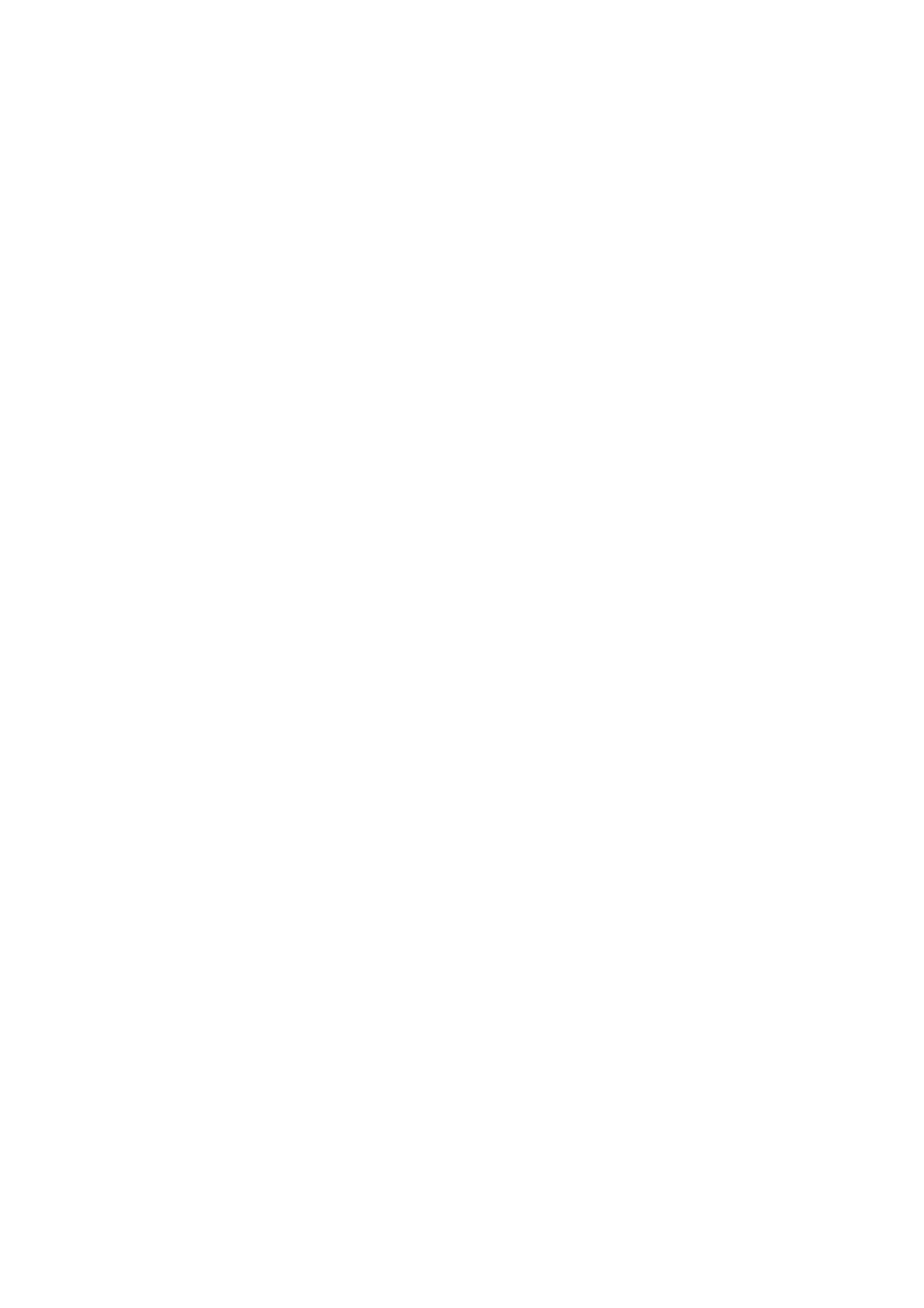# A. Documents shown to Iran in connection with the alleged studies

## A.1. Green Salt Project

Document 1: A one page undated flowsheet purportedly originating from the Kimia Maadan Company (KM), which shows a process of bench scale conversion of  $UO<sub>2</sub>$  to  $UF<sub>4</sub>$  with a capacity of 1 tonne per year of UF4. The document is entitled "Process Flow Diagram – Green Salt Production – Bench Scale", bears the words "Kimia Maadan Group" and "Project 5/13"<sup>5</sup>, and includes a detailed legend of equipment and material balance information.

Document 2: A one page annotated letter of May 2003 in Farsi from an engineering company to KM requesting instructions regarding the supply of a programmable logic control (PLC) system.

## A.2. High Explosives Testing

Document 1: "Analysis and Review of Exploding Bridgewire (EBW) Detonator Test Results" dated January–February 2004, comprising 11 pages in Farsi reporting on work carried out by "Project 3.12" to design and construct an EBW detonator and a suitable detonator firing unit, including testing of about 500 EBW detonators.

Document 2: One page undated document in Farsi providing text and a schematic diagram for an underground testing arrangement. The diagram depicts a 400m deep shaft located 10km from a firing control point and shows the placement of various electronic systems such as a control unit and a high voltage power generator.

Document 3: Five page document in English describing experimentation undertaken with a complex multipoint initiation system to detonate a substantial amount of high explosive in hemispherical geometry and to monitor the development of the detonation wave in that high explosive using a considerable number of diagnostic probes.

### A.3. Missile Re-entry Vehicle

Document 1: One page piece of correspondence in Farsi, dated 3 March 2003, from M. Fakhrizadeh to Shahid Hemat Industrial Group (SHIG) management, referring to the "Amad Plan" and seeking assistance with the prompt transfer of data for "Project 111".

Document 2: One page letter in Farsi, dated 14 March 2004, from a "Project 110" official to Dr Kamran advising him of the views of the project supervisors regarding the report relating to "Group E1" (part of "Project 111").

Document 3: One page undated document in Farsi providing correspondence from the "Project 111 Office" to "Engineer Fakhrizadeh, Chief, Amad Plan," referring to a meeting on 28 August 2002 and the provision of the "Project 111" progress report to a Ministry official.

Document 4: Fourteen page document in Farsi dated February–March 2003 entitled "Documentation Preliminary Training" which outlines, in both text and in copies of a presentation, the methodology to be adopted for the production and management of technical reports and documents.

\_\_\_\_\_\_\_\_\_\_\_\_\_\_\_\_\_\_\_\_\_\_\_\_\_\_\_\_\_\_\_\_\_\_\_\_\_\_\_\_\_\_\_\_\_\_\_\_\_\_\_\_\_\_\_\_\_\_\_\_\_\_\_\_\_\_\_\_\_\_\_\_\_\_\_\_\_\_\_\_\_\_

<sup>&</sup>lt;sup>5</sup> The project for the construction of a UOC plant in Gchine was referred to as project  $5/15$  (GOV/2008/4, para. 28).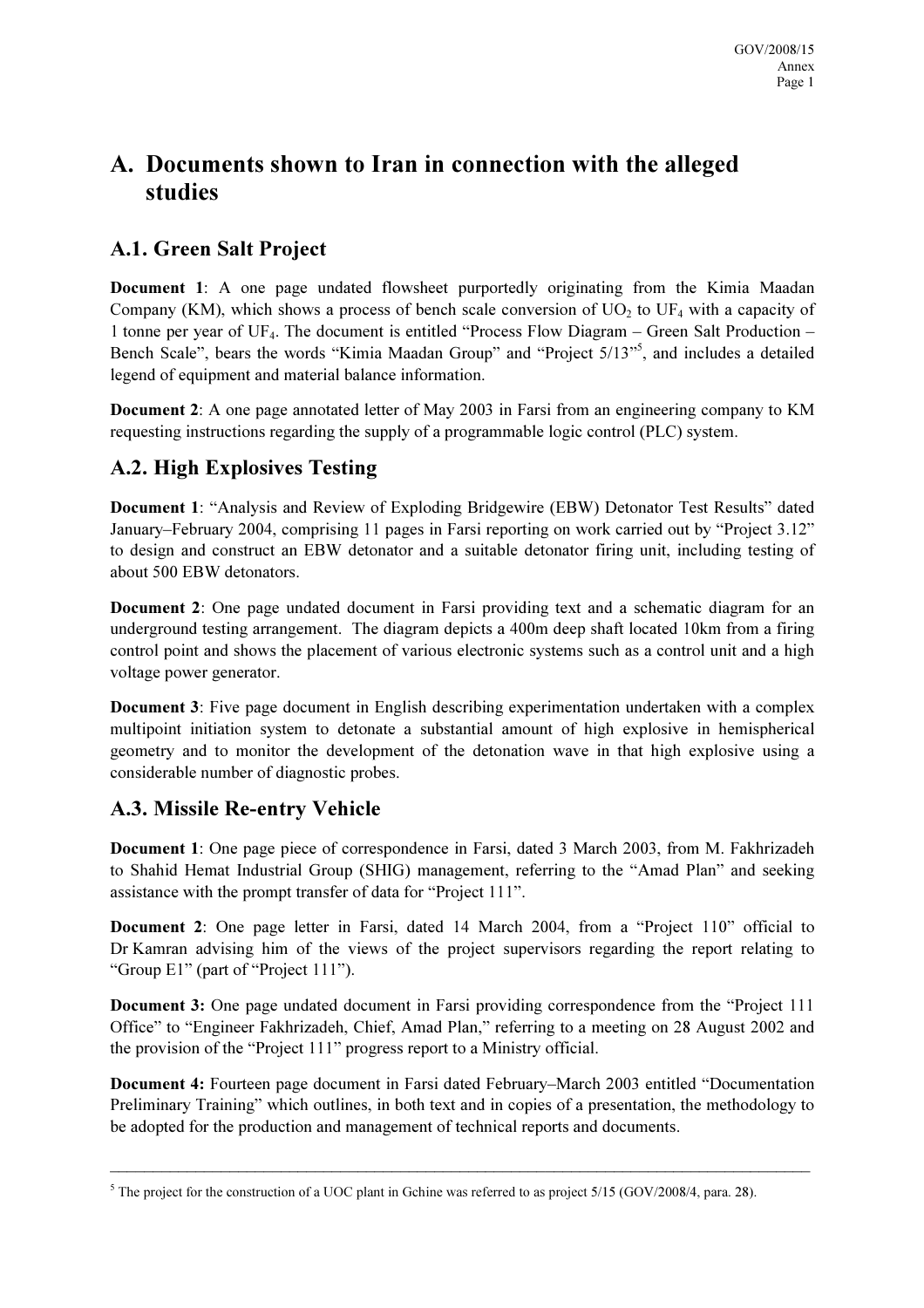Document 5: Three page document comprising a cover letter in Farsi, dated 11 June 2002, from M. Fakhrizadeh to "Project Executive" requesting that monthly reports are to be provided to him by the  $25<sup>th</sup>$  of each month in a specified format.

Document 6: Undated, five page document in Farsi from "Orchid Office" to "Design Management" summarizing the scientific activities of the "Project 111 Groups  $E1 - E6$ " and the "Vice Chair E."

Document 7: Comprised of four presentations in Farsi providing an overview of "Project 111" from some time before December 2002 to January 2004. The documents detail various aspects of an unidentified entity's effort to develop and construct a Shahab-3 re-entry vehicle capable of housing a new payload for the Shahab-3 missile system. The material includes a short film clip on the assembly of a dummy re-entry vehicle payload chamber.

Document 8: "Instructions for Assembling the Chamber Parts, Assembling the Payload Inside the Chamber, and Assembling the Chamber to Shahab-3 Warhead", 18 pages in Farsi, dated December 2003–January 2004, produced by Group E6 of Project 111.

Document 9: "Explosive Control System. Construction and Design Report", 48 pages in Farsi, dated December 2003–January 2004, produced by Project 111.

Document 10: "Assembly and Operating Guidelines for Explosive Control System", 17 pages in Farsi, dated December 2003–January 2004, produced by the Groups E2 and E3 of Project 111.

Document 11: "Design and Construction of Explosive Control System", 29 pages in Farsi, dated December 2003–January 2004, produced by Groups E2 and E3 of Project 111.

Document 12: "Finite Element Simulation and Transient Dynamic Analysis of the Warhead Structure", 39 pages in Farsi, dated February–March 2003, produced by Group E5 of Project 111.

Document 13: "Implementation of Mass Properties Requirements of Shahab-3 Missile Warhead with New Payload, with the Use of Nonlinear Optimization Method", 36 pages in Farsi, dated March–April 2003, produced by Group E4 of Project 111.

# B. Other Questions

### B.1. Questions addressed in Agency letters of 8 and 12 February 2008

1. The Agency asked about the possible involvement of an Institute of Applied Physics (IAP) staff member in Iran's work on EBW detonators; procurement attempts by this person for borehole HP (Ge) gamma spectrometers (GOV/2008/4, para. 40); and Iran's procurement attempts for spark gaps by another entity (GOV/2008/4, para. 40). Iran stated that the person concerned was not involved in work related to EBWs and that the procurement requests were related to well logging for the oil ministry. Iran denied that attempts were made to procure spark gaps by another entity. The Agency continues to assess the information provided by Iran.

2. Iran was also asked by the Agency to clarify the so-called "Project 4", which could be related to possible uranium enrichment (GOV/2008/4, para. 41). Iran repeated its earlier statements that there had never been a Project 4 and that there had not been any uranium enrichment project in Iran except that carried out by the AEOI. The Agency continues to assess the information provided by Iran.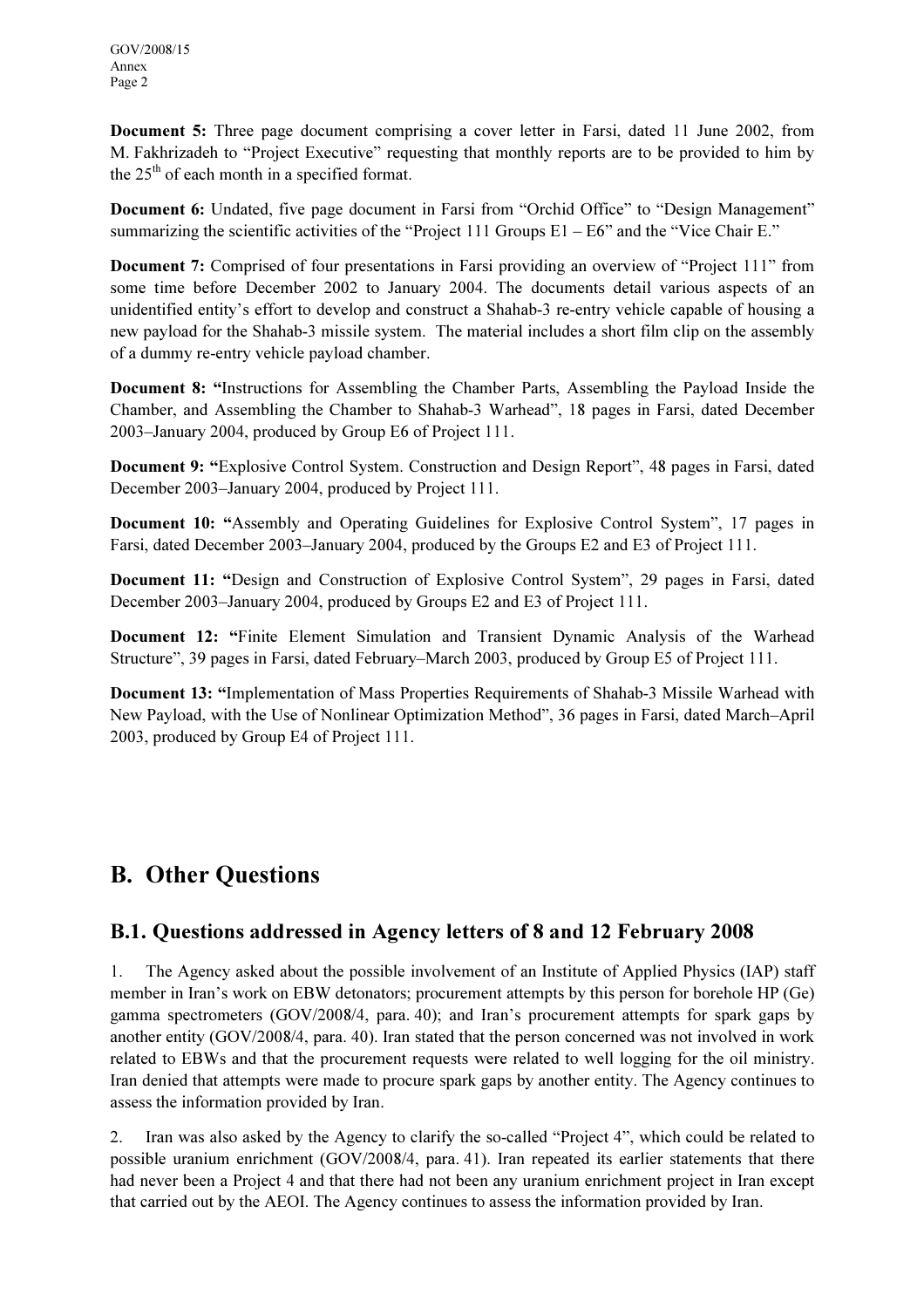3. The Agency asked about the following projects: "Project 5/11/1", Southern Plant, Bandar Abbas; "Project  $5/11/2$ ", Conversion of yellowcake to UF<sub>6</sub>; and "Project  $5/11/5$ ", R&D on Mining and Extraction. Iran denied the existence of these projects. The Agency continues to assess the information provided by Iran.

4. The Agency requested Iran to describe the purpose of visits abroad between 1998 and 2001 by Mr. Fakhrizadeh and other people known to be involved in Iran's nuclear programme, and to specify the persons, companies and institutes with which meetings were held. Iran acknowledged that these visits took place, but declared that none of them were related to nuclear activities, including uranium enrichment, and provided no details. On 14 May 2008, the Agency re-iterated its request for a more detailed response.

5. In response to the Agency's requests, Iran denied that procurement attempts were made for neutron sources in 2003. Iran also denied that it had attempted in 1997 to obtain training courses on neutron calculations, enrichment/isotope separation, shock wave software, neutron sources and ballistic missiles (GOV/2008/4, para. 40). The Agency had also enquired about the reasons for inclusion in the curriculum vitae of an IAP employee of a Taylor-Sedov equation for the evolving radius of a nuclear explosion ball with photos of the 1945 Trinity test. Iran indicated that the IAP scientist had been working on dimensional analysis and had included in his resume references available in open sources. The Agency was not permitted to meet with the individuals relevant to these issues and continues to assess the information provided by Iran.

## B.2. Questions addressed in Agency letter of 9 May 2008

6. The Agency asked Iran for additional clarifications regarding Iran's nuclear programme. The questions concerned, inter alia:

- (a) information about a high level meeting in 1984 on reviving Iran's pre-revolution nuclear programme;
- (b) information about a letter published by the Chairman of the Expediency Council in September 2006 which makes reference to possible acquisition of nuclear weapons;
- (c) attempts by a former head of the Physics Research Centre (PHRC) and by the SHIG to procure certain nuclear use and dual use items on behalf of the Technical University and the AEOI (GOV/2008/4/ para. 18);
- (d) the scope of a visit by AEOI officials to a nuclear installation in Pakistan in 1987;
- (e) information on meetings between Iranian officials and members of the supply network in 1993 in Dubai;
- (f) the role of the Central Islamic Revolutionary Committee in procurement transactions with the supply network in 1989;
- (g) whether the following projects have existed or still exist, their purpose, present status and the entities involved: "Project 4/8", "Project 3.14", "Project 8", "Project 13 (Project 44)", "Group 14", "Project 10", "Project 19" and "Project 159";
- (h) supporting documents about the order of aluminum bars and sheets that were presented to the Agency on 27 January 2006 (GOV/2006/15, para. 37);
- (i) the nature, intended purpose and application of the radiation monitoring equipment which a staff member of IAP attempted to acquire in 1998;